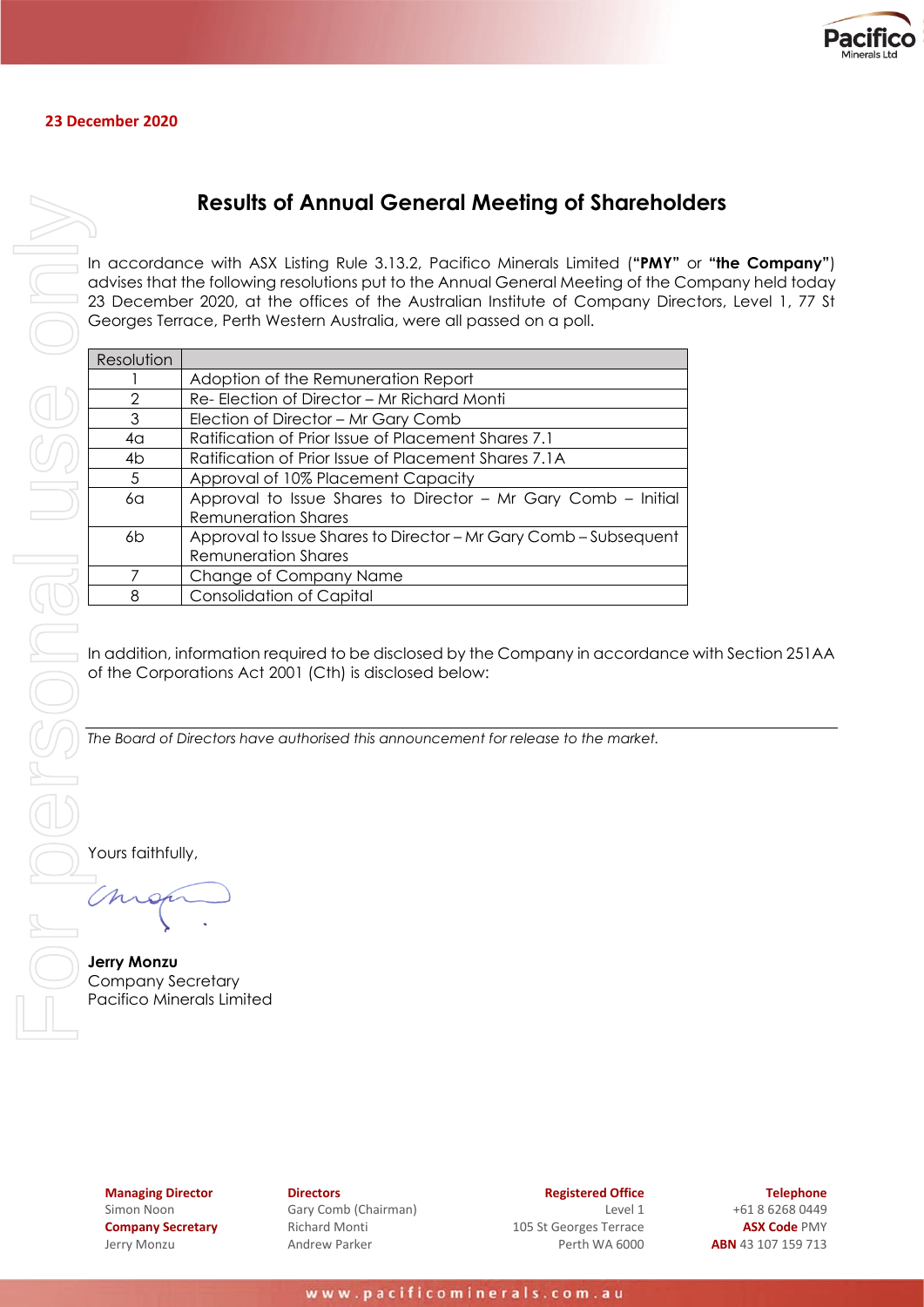## **Disclosure of Proxy Votes**

**Pacifico Minerals Limited** Annual General Meeting Wednesday, 23 December 2020



| <b>Total Number</b><br>Decided by<br>of Proxy Votes<br>Show of<br><b>PROXY'S</b><br><b>FOR</b><br><b>AGAINST</b><br><b>ABSTAIN</b><br><b>FOR</b><br><b>ABSTAIN</b><br>exercisable by<br><b>AGAINST</b><br>Hands (S)<br><b>DISCRETION</b><br>proxies validly<br>or Poll (P)<br>appointed<br>1,116,140,391<br>216,643<br>5,801,104<br>1,132,478,366<br>216,643<br>P<br>1,122,158,138<br>79,052,481<br>0.02%<br>0.52%<br>0.02%<br>99.46%<br>99.98%<br>1,195,469,001<br>1,226,299,392<br>216,643<br>5,401,762<br>216,643<br>P<br>1,201,087,406<br>123,213<br>0.02%<br>0.45%<br>0.02%<br>99.53%<br>99.98%<br>1,195,469,001<br>1,226,299,392<br>216,643<br>5,401,762<br>216,643<br>P<br>1,201,087,406<br>123,213<br>99.53%<br>0.02%<br>0.45%<br>99.98%<br>0.02%<br>553,215,572<br>5,776,054<br>584,420,255<br>891,643<br>891,643<br>P<br>559,883,269<br>279,468,326<br>98.81%<br>0.16%<br>1.03%<br>0.15%<br>99.85%<br>553,215,572<br>5,776,054<br>584,420,255<br>891,643<br>891,643<br>P<br>559,883,269<br>279,468,326<br>98.81%<br>0.16%<br>1.03%<br>99.85%<br>0.15%<br>1,189,685,705<br>5,402,565<br>5,809,787<br>1,220,924,121<br>5,402,565<br>P<br>1,200,898,057<br>312,562<br>99.07%<br>0.45%<br>0.48%<br>99.56%<br>0.44%<br>1,189,902,737<br>1,212,630,138<br>3,052,565<br>8,132,104<br>3,052,565<br>P<br>1,201,087,406<br>123,213 |                                                                   | <b>Proxy Votes</b> |        |       |  | Poll Results (if applicable) |        |       |             |
|------------------------------------------------------------------------------------------------------------------------------------------------------------------------------------------------------------------------------------------------------------------------------------------------------------------------------------------------------------------------------------------------------------------------------------------------------------------------------------------------------------------------------------------------------------------------------------------------------------------------------------------------------------------------------------------------------------------------------------------------------------------------------------------------------------------------------------------------------------------------------------------------------------------------------------------------------------------------------------------------------------------------------------------------------------------------------------------------------------------------------------------------------------------------------------------------------------------------------------------------------------------------------------------------------------------------------------|-------------------------------------------------------------------|--------------------|--------|-------|--|------------------------------|--------|-------|-------------|
| 1 Remuneration Report<br>2 Re-election of Director - Mr Richard<br>Monti<br>3 Election of Director - Mr Gary Comb                                                                                                                                                                                                                                                                                                                                                                                                                                                                                                                                                                                                                                                                                                                                                                                                                                                                                                                                                                                                                                                                                                                                                                                                                  | <b>Resolution</b>                                                 |                    |        |       |  |                              |        |       |             |
|                                                                                                                                                                                                                                                                                                                                                                                                                                                                                                                                                                                                                                                                                                                                                                                                                                                                                                                                                                                                                                                                                                                                                                                                                                                                                                                                    |                                                                   |                    |        |       |  |                              |        |       | 79,052,481  |
|                                                                                                                                                                                                                                                                                                                                                                                                                                                                                                                                                                                                                                                                                                                                                                                                                                                                                                                                                                                                                                                                                                                                                                                                                                                                                                                                    |                                                                   |                    |        |       |  |                              |        |       | 123,213     |
|                                                                                                                                                                                                                                                                                                                                                                                                                                                                                                                                                                                                                                                                                                                                                                                                                                                                                                                                                                                                                                                                                                                                                                                                                                                                                                                                    |                                                                   |                    |        |       |  |                              |        |       | 123,213     |
|                                                                                                                                                                                                                                                                                                                                                                                                                                                                                                                                                                                                                                                                                                                                                                                                                                                                                                                                                                                                                                                                                                                                                                                                                                                                                                                                    | 4a Ratification of prior issues of<br><b>Placement Shares 7.1</b> |                    |        |       |  |                              |        |       | 279,468,326 |
|                                                                                                                                                                                                                                                                                                                                                                                                                                                                                                                                                                                                                                                                                                                                                                                                                                                                                                                                                                                                                                                                                                                                                                                                                                                                                                                                    | 4b Ratification of prior issues of<br>Placement Shares 7.1A       |                    |        |       |  |                              |        |       | 279,468,326 |
| 6a Approval to Issue Shares to Director<br>- Mr Gary Comb - Initial Remuneration                                                                                                                                                                                                                                                                                                                                                                                                                                                                                                                                                                                                                                                                                                                                                                                                                                                                                                                                                                                                                                                                                                                                                                                                                                                   | 5 Approval of 10% Placement Facility                              |                    |        |       |  |                              |        |       | 312,562     |
|                                                                                                                                                                                                                                                                                                                                                                                                                                                                                                                                                                                                                                                                                                                                                                                                                                                                                                                                                                                                                                                                                                                                                                                                                                                                                                                                    | Shares                                                            |                    | 99.07% | 0.25% |  | 0.68%                        | 99.75% | 0.25% | 10,956,545  |
|                                                                                                                                                                                                                                                                                                                                                                                                                                                                                                                                                                                                                                                                                                                                                                                                                                                                                                                                                                                                                                                                                                                                                                                                                                                                                                                                    |                                                                   |                    |        |       |  |                              |        |       |             |